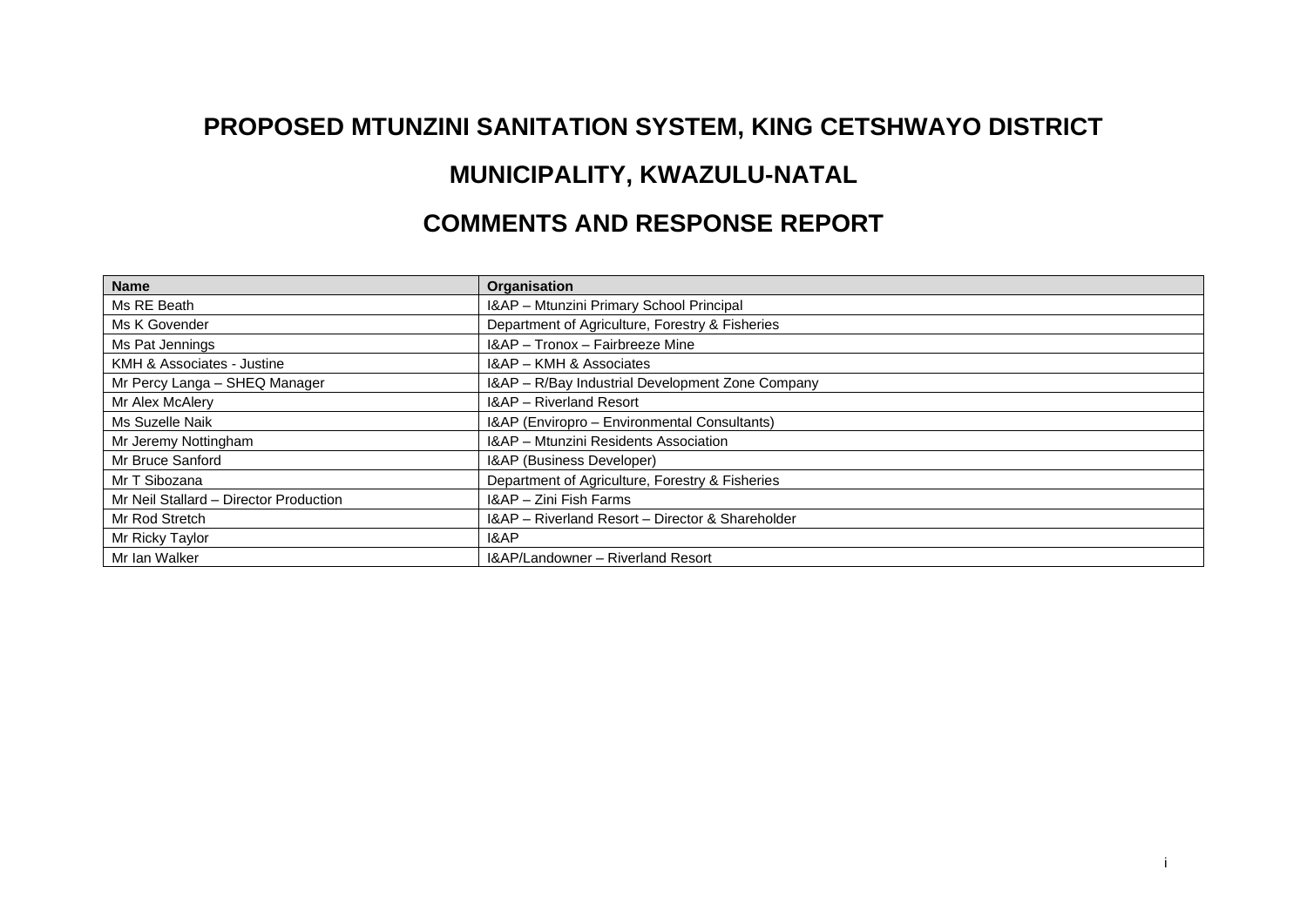| <b>Name and Organisation</b>                                        | <b>Comment</b>                                                                                                                                                                                                                                                                                                                                                                                                                                                                                                                                                                                                                                                                                                                                                                                                                                                                                                                                                                                                                                                                                   | <b>Response</b>                                 |
|---------------------------------------------------------------------|--------------------------------------------------------------------------------------------------------------------------------------------------------------------------------------------------------------------------------------------------------------------------------------------------------------------------------------------------------------------------------------------------------------------------------------------------------------------------------------------------------------------------------------------------------------------------------------------------------------------------------------------------------------------------------------------------------------------------------------------------------------------------------------------------------------------------------------------------------------------------------------------------------------------------------------------------------------------------------------------------------------------------------------------------------------------------------------------------|-------------------------------------------------|
| Ms K Govender<br>Department of Agriculture,<br>Forestry & Fisheries | PROPOSED MTUNZINI SANITATION SYSTEM, KING CETSHWAYO DISTRICT<br>MUNICIPALITY, KWAZULU-NATAL<br>This letter serves as a notice of receipt for the above document received on the                                                                                                                                                                                                                                                                                                                                                                                                                                                                                                                                                                                                                                                                                                                                                                                                                                                                                                                  | Thank you for your email and comments received. |
| Email: 2019/05/20                                                   | 16th of May 2019. Kindly note that the document will be processed within 30 days<br>from the date of receival, provided that all requested information is submitted to<br>the department timeously. Should any further information be required, please do<br>not hesitate to contact this office.                                                                                                                                                                                                                                                                                                                                                                                                                                                                                                                                                                                                                                                                                                                                                                                                |                                                 |
|                                                                     | Yours faithfully                                                                                                                                                                                                                                                                                                                                                                                                                                                                                                                                                                                                                                                                                                                                                                                                                                                                                                                                                                                                                                                                                 |                                                 |
|                                                                     | Ms K Govender<br>Forestry Regulations & Support<br>KwaZulu-Natal Forestry Management                                                                                                                                                                                                                                                                                                                                                                                                                                                                                                                                                                                                                                                                                                                                                                                                                                                                                                                                                                                                             |                                                 |
| Mr T Sibozana                                                       | BACKGROUND INFORMATION DOCUMENT (BID) FOR THE PROPOSED                                                                                                                                                                                                                                                                                                                                                                                                                                                                                                                                                                                                                                                                                                                                                                                                                                                                                                                                                                                                                                           | Thank you for your email and comments received. |
| Department of Agriculture,                                          | MTUNZINI SANITATION SYSTEM, KING CETSHWAYO<br><b>DISTRICT</b>                                                                                                                                                                                                                                                                                                                                                                                                                                                                                                                                                                                                                                                                                                                                                                                                                                                                                                                                                                                                                                    |                                                 |
| Forestry & Fisheries                                                | MUNICIPALITY, KWAZULU-NATAL                                                                                                                                                                                                                                                                                                                                                                                                                                                                                                                                                                                                                                                                                                                                                                                                                                                                                                                                                                                                                                                                      |                                                 |
| Email: 2019/05/22                                                   | The Department of Agriculture, Forestry & Fisheries appreciates the opportunity<br>to register as an interested and affected party for the above-mentioned project.<br>DAFF through the sub-directorate Forestry Regulations and Support is the<br>authority mandated to implement the National Forests Act No. 84 of 1998 by<br>regulating the use of natural forests and protected tree species in terms of the<br>said Act.<br>With regards to the Background Information Document received on 16/05/2019, it<br>is anticipated that the project might trigger vegetation clearing however, the<br>department would like to register as an interested and affected party for the<br>above-mentioned project. Should this project trigger vegetation clearing the<br>department requires that a Vegetation Specialist report should be incorporated in<br>the Basic Assessment Report (BAR) for review.<br>This letter does not exempt you from considering other environmental<br>legislations. Should any further information be required, please do not hesitate to<br>contact this office. |                                                 |
|                                                                     | Yours faithfully                                                                                                                                                                                                                                                                                                                                                                                                                                                                                                                                                                                                                                                                                                                                                                                                                                                                                                                                                                                                                                                                                 |                                                 |
|                                                                     | Mr T Sibozana                                                                                                                                                                                                                                                                                                                                                                                                                                                                                                                                                                                                                                                                                                                                                                                                                                                                                                                                                                                                                                                                                    |                                                 |
|                                                                     | Senior Forester: KZN Forestry Management                                                                                                                                                                                                                                                                                                                                                                                                                                                                                                                                                                                                                                                                                                                                                                                                                                                                                                                                                                                                                                                         |                                                 |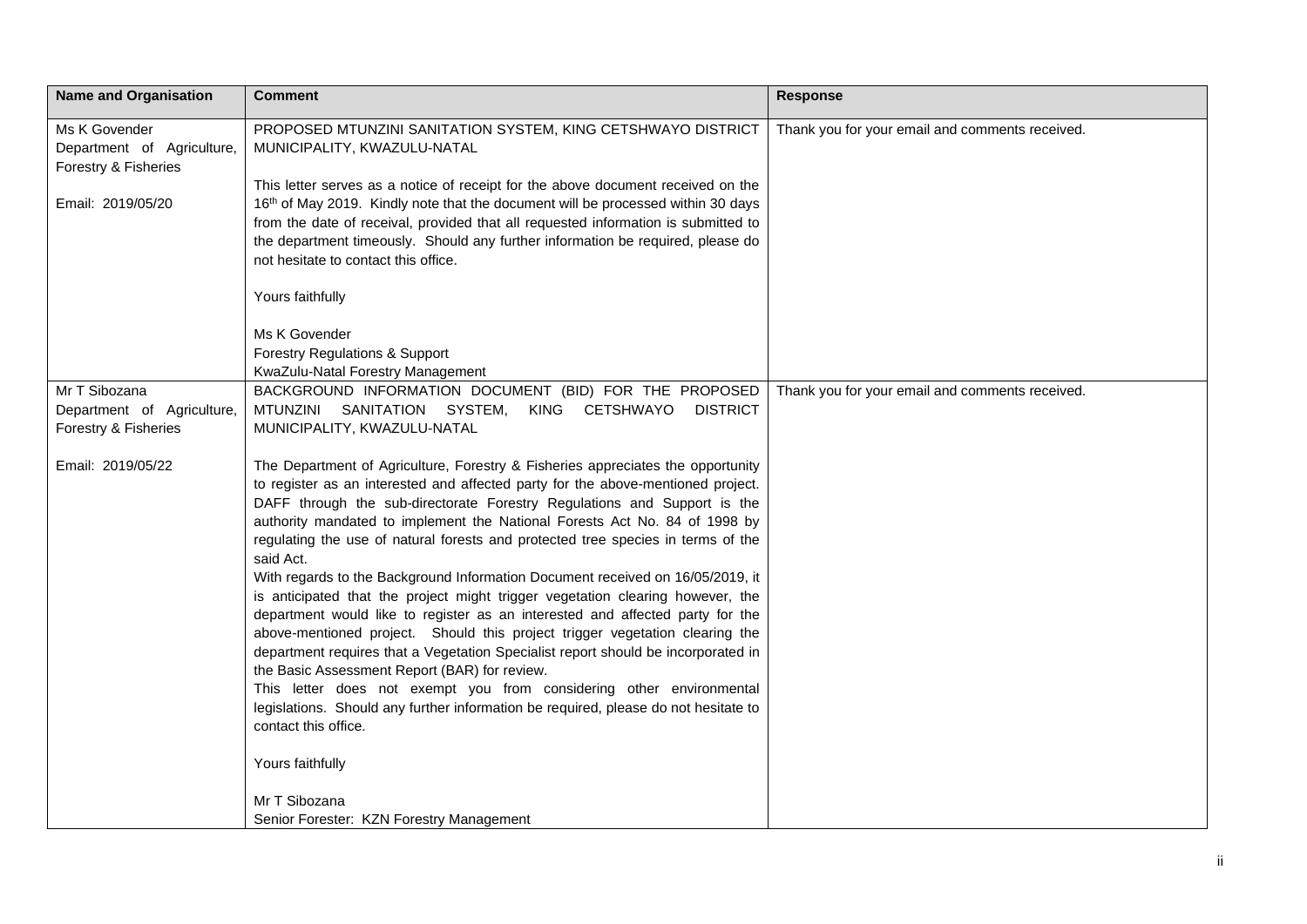| <b>Name and Organisation</b>                                                              | <b>Comment</b>                                                                                                                                                                                                                                                                                                                                                                                                                                                   | Response                                                                                                                                                                                                                     |
|-------------------------------------------------------------------------------------------|------------------------------------------------------------------------------------------------------------------------------------------------------------------------------------------------------------------------------------------------------------------------------------------------------------------------------------------------------------------------------------------------------------------------------------------------------------------|------------------------------------------------------------------------------------------------------------------------------------------------------------------------------------------------------------------------------|
| Ms RE Beath<br>Mtunzini Primary School<br>Principal<br>Email: 2019/05/20                  | Ms RE Beath requested to be deleted from the Mtunzini Sanitation Project<br>mailing list.                                                                                                                                                                                                                                                                                                                                                                        | Thank you, noted.                                                                                                                                                                                                            |
| Mr Bruce Sanford<br>1 & AP<br>Email: 2019/05/22<br>Ms Suzelle Naik<br>& AP (Environmental | Good Day Giles,<br>Thank you for talking to me re the above. As discussed, I would be very<br>grateful for any information regarding the progress of the proposed<br>upgrade and development of the future system.<br>My contact details are: Mail. propland@telkomsa.net<br>Thank you for your mail received. I really appreciate being added to your<br>database.<br><b>Kind Regards</b><br><b>Bruce Sanford</b><br>Good morning Carina,<br>Hope you are well. | Thank you for your email. I will add you to the Mtunzini<br>Sanitation Project database.<br>Thank you for your email. I will forward you all the information as<br>requested. I have also added you to the project database. |
| Consultant - Enviropro)<br>Email: 2019/05/23                                              | Please can you provide us with an exact location for the project as well<br>as the background<br>information document.<br>Kind Regards<br><b>SUZELLE NAIK</b><br><b>ENVIRONMENTAL CONSULTANT</b><br>& PROJECT ADMINISTRATOR                                                                                                                                                                                                                                      |                                                                                                                                                                                                                              |
| Mr Jeremy Nottingham<br>I & AP - MRA<br>Email: 2019/05/21                                 | Just to confirm that the MRA is registered as an IAP. Please add the<br>addressees below:<br>twiga@iafrica.com, jeremy.nottingham@gmail.com and<br>office@zinimra.com                                                                                                                                                                                                                                                                                            | Good day Jeremy,<br>Thank you for your email. I have already added the MRA and<br>your details to the database. I will add Ms Wendy Forse as<br>well.                                                                        |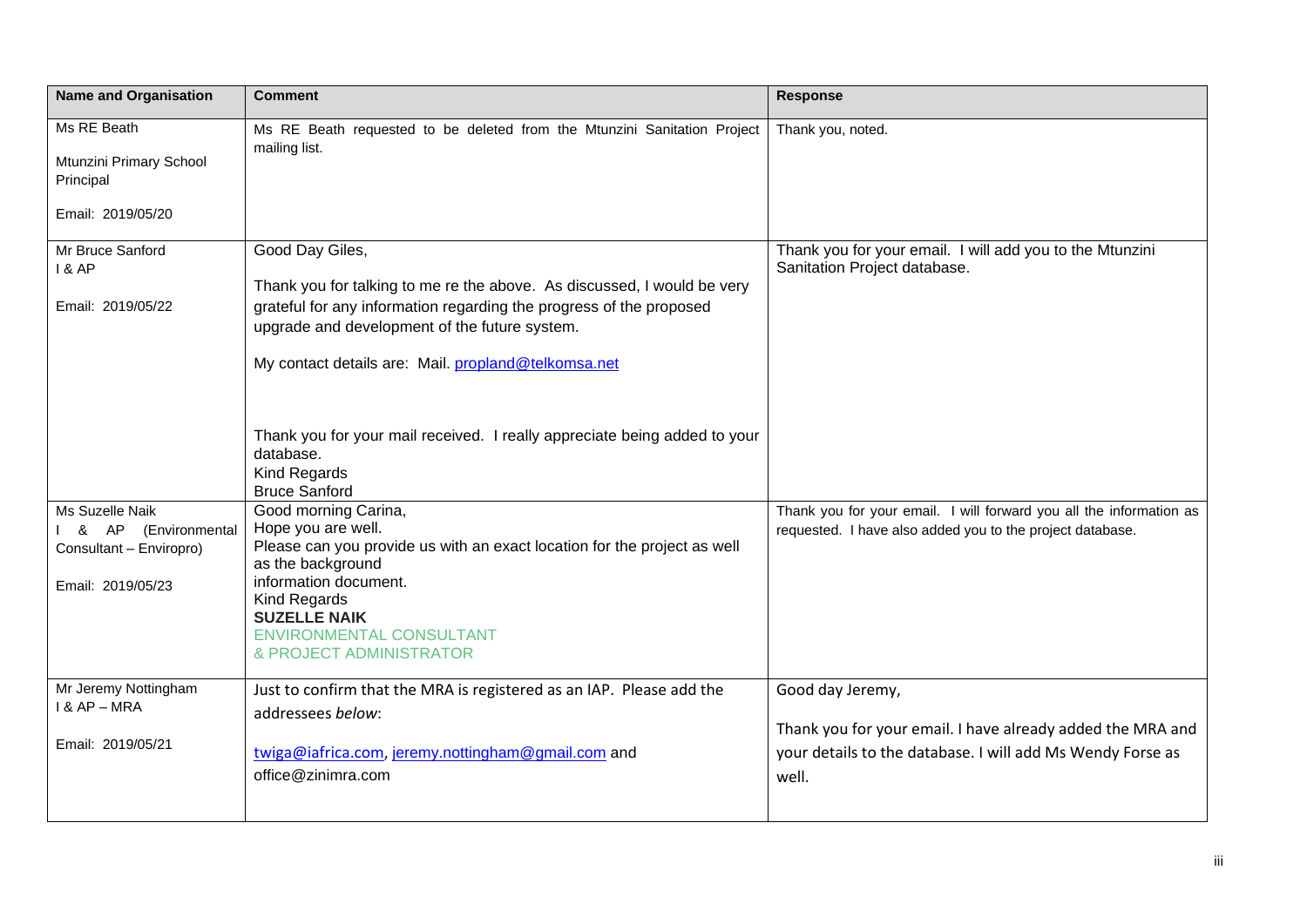| <b>Name and Organisation</b>                                                                          | <b>Comment</b>                                                                                                                                                                                                                                                                          | <b>Response</b>                                                                                                                                  |
|-------------------------------------------------------------------------------------------------------|-----------------------------------------------------------------------------------------------------------------------------------------------------------------------------------------------------------------------------------------------------------------------------------------|--------------------------------------------------------------------------------------------------------------------------------------------------|
| Mr Rod Stretch<br>& AP –<br>Director &<br>Riverland<br>Shareholder $-$<br>Resort<br>Email: 2019/05/27 | Hi Directors<br>Attached is notice that appeared in our local Mtunzini Hornbill Newsletter.<br>I thought it may be<br>of interest to you.<br>Regards<br>Penny                                                                                                                           | Good day Mr Stretch,<br>Thank you so much for your email. I will add all interested<br>and affected parties to the Mtunzini Sanitation database. |
|                                                                                                       | As a director and shareholder in Riverland Resort Share Block (Pty) Ltd,<br>the owners of Lot 103<br>Umlalazi No. 13880 we respectfully request that we be registered as an<br>interested and affected<br>party in this process.<br>Kindly acknowledge and confirm.<br>Yours faithfully |                                                                                                                                                  |
| KMH & ASS. - Justine                                                                                  | Noted with thanks.                                                                                                                                                                                                                                                                      | As discussed, the Mtunzini proposed Sanitation Project is                                                                                        |
| <b>1&amp; AP</b>                                                                                      |                                                                                                                                                                                                                                                                                         | now available on www.acerafrica.co.za, under current                                                                                             |
| Email: 2019/05/31                                                                                     |                                                                                                                                                                                                                                                                                         | projects. Please feel free to contact Duncan or me for any<br>further assistance.                                                                |
| Mr Percy Langa<br>I & AP (SHEQ Manager)                                                               | Hi Sli,<br>Are you dealing with the above-mentioned project? Please register me                                                                                                                                                                                                         | Thank you for your email. I will add you to the Mtunzini<br>Sanitation database and forward you the BID and Comments<br>documents.               |
| Email: 2019/06/03                                                                                     | as an I&AP. Also email me the BID.                                                                                                                                                                                                                                                      | Find attached the Mtunzini Announcement letter and<br><b>Comment Sheet.</b>                                                                      |
| Mr Percy Langa<br>I & AP (SHEQ Manager)                                                               | Please share the GIS or google earth data for the project.                                                                                                                                                                                                                              |                                                                                                                                                  |
| Email: 2019/07/24<br>Mr Neil Stallard                                                                 | I would like to register as an IAP for the proposed Mtunzini sanitation                                                                                                                                                                                                                 | Thanks for your comments. These will be addressed by the                                                                                         |
| I & AP (Zini Fish Farms)                                                                              | system upgrade and expansion. My immediate comments are:                                                                                                                                                                                                                                | various specialist studies as well as the Basic Assessment.                                                                                      |
| Email: 2019/07/24                                                                                     | 1. Will there be discharge into the uMlalazi estuary?                                                                                                                                                                                                                                   | You will be informed as soon as these studies are available<br>for review.                                                                       |
|                                                                                                       | If so, I require details on the design, metrics and management<br>2.<br>protocols that are being proposed.                                                                                                                                                                              | Please feel free to contact us if you have any queries.                                                                                          |
|                                                                                                       | 3. Our fish farm produces fish for human consumption and any                                                                                                                                                                                                                            |                                                                                                                                                  |